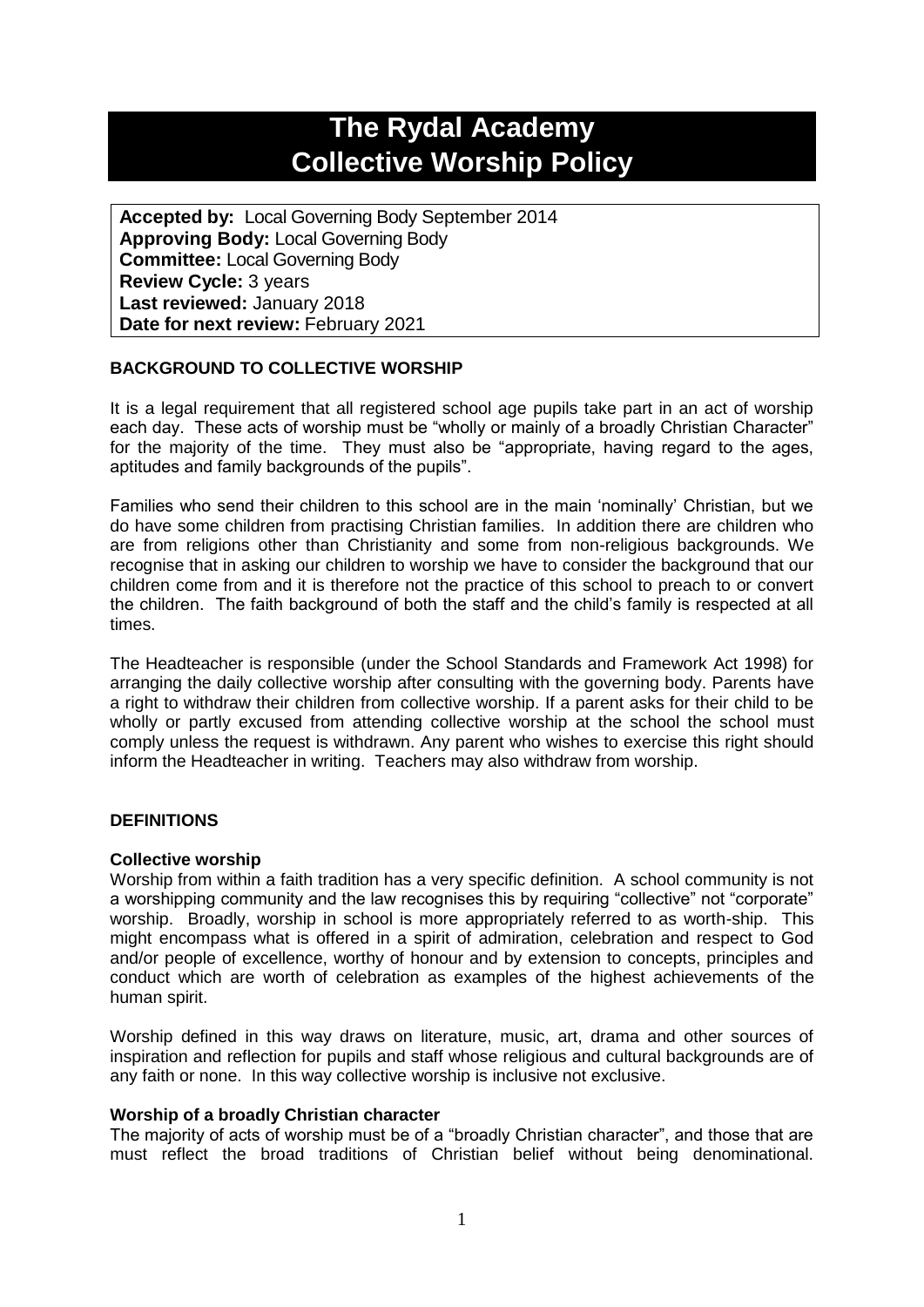Paragraphs 60-63 of the DFE Circular 1/94 asks schools to define this as according a special status to Jesus Christ.

If we are to be inclusive in our worship in this school, taking the family backgrounds of the children into consideration, then, when according a special status to Jesus Christ, all pupils, whatever their beliefs, need to be respected. It is therefore appropriate in this school to tell stories of the life of Jesus, but inappropriate for all children to be required to address Him in prayer.

Many of the characteristics of Christianity are shared by all the faiths. It is important to concentrate on these as well as those specific to Christianity.

# **VALUES AND AIMS**

We believe at this school that collective worship both supports and strengthens what we aim to do in every aspect of school life. Our caring ethos, and the value which we place on the development of the whole child; spiritually, morally, socially, culturally and intellectually is reflected in our worship. We value this special time in the school day for the space it gives children to develop a reflective approach to life and the ability to express their reflections in traditionally religious ways or any other appropriate manner.

Through our collective worship we aim to provide a caring and supporting environment for children to:

- Become increasingly aware of themselves as individuals and groups within the school and wider community.
- Grow in understanding of the feelings of the other people in every day situations and beliefs.
- Explore the language which people use to express their feelings.
- Deepen their sense of wonder about the world around them.
- Respond freely to religious and/or spiritual stimulus.
- Acknowledge diversity and affirm each person's life stance, whether it be religious or not.

Worship both reflects and nurtures the ethos of the whole school. It encompasses all aspects of school life and all areas of the curriculum so that every member of staff and every pupil may feel involved. In particular school worship here develops the feeling of belonging to a community which is essential for personal development and spiritual growth.

# **OBJECTIVES**

We see school worship as an educational opportunity with clear objectives. We use this time to encourage pupils to:

- Show interest in, and a concern for, members of the school community.
- Celebrate special occasions together.